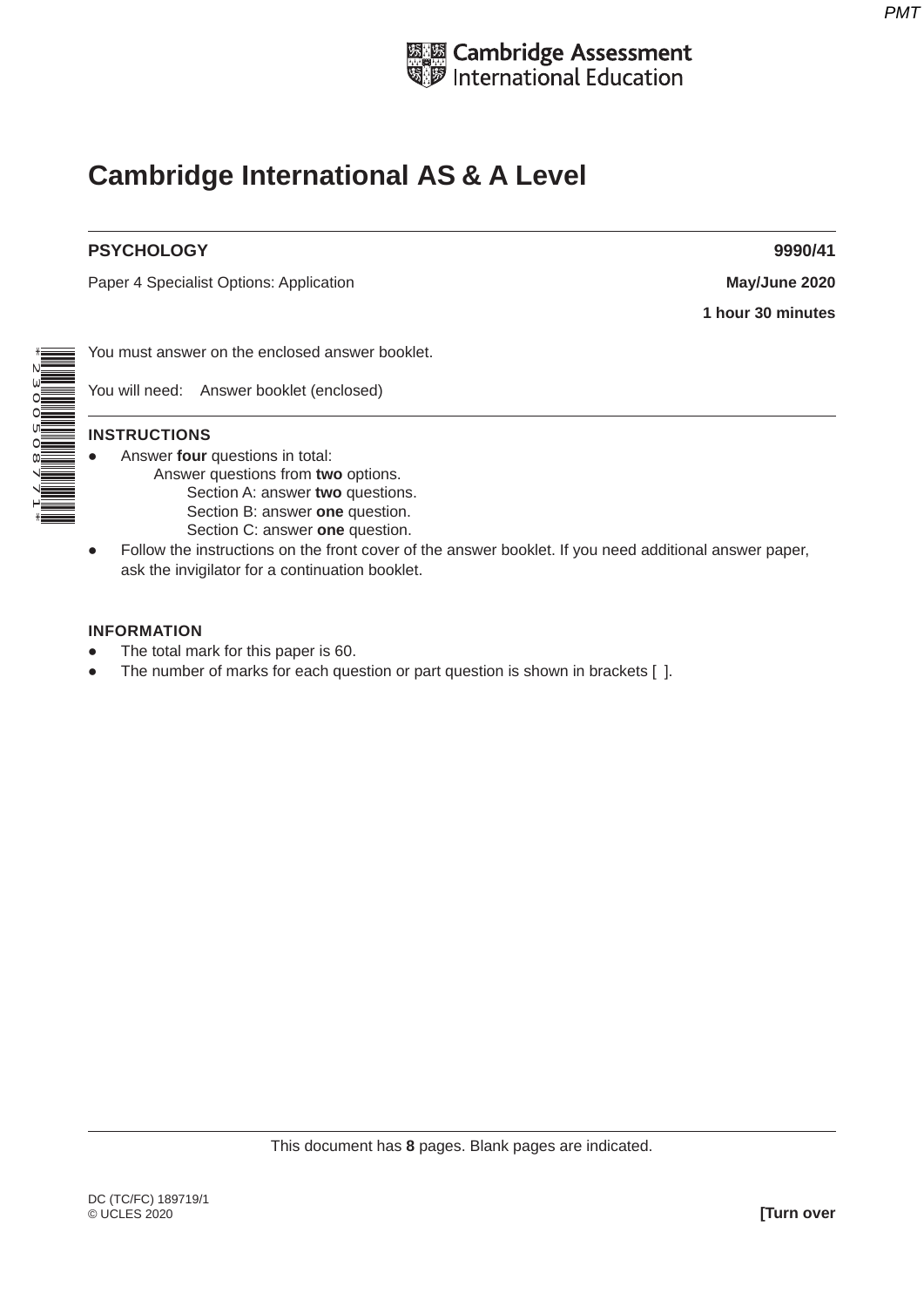#### **Section A**

You must answer **two** questions from this section. Answer all the parts for the two questions you choose.

#### **Psychology and abnormality**

**1** Newspaper headline: Treatment for schizophrenia is successful. Sensky et al. (2000) conducted a longitudinal study and found that cognitive-behavioural therapy was effective. It treated both negative and positive symptoms in patients that were resistant to drug treatments for schizophrenia.

- **(a)** Explain what is meant by the term 'baseline' when gathering data. [2]
- **(b)** Suggest **two** weaknesses of the longitudinal method in the study by Sensky et al. (2000). [4]
- **(c)** A randomised controlled design was used by Sensky et al.
	- **(i)** Identify the **two** therapies that this design compared. [2]
	- **(ii)** Suggest why a randomised controlled design was used. [2]
- **(d)** Discuss the strengths and weaknesses of cognitive-behavioural therapy as an alternative to drug treatments for schizophrenia. You should include a conclusion in your answer. [5]

#### **Psychology and consumer behaviour**

**2** *'There has been little attempt to understand the influence on children of branded products that appear in television programs and movies. A study exposed children of two different age groups (6–7 and 11–12) in classrooms to a brief film clip. They were then individually asked to demonstrate their witness skills by describing in as much detail as possible what they had seen.'*

Extract from the abstract from Auty and Lewis (2004)

- **(a)** Explain what is meant by 'brand recognition'. [2]
- **(b)** Give the **two** conclusions from the study by Auty and Lewis (2004). [4]
- **(c) (i)** Give **two** examples of what Auty and Lewis did to ensure that the ethical guideline of informed consent was followed. [2]
	- **(ii)** Suggest **one** way in which this study could be considered to be unethical. [2]
- **(d)** Discuss the advantages and disadvantages of using interviews to investigate brand recognition in children. You should include a conclusion in your answer. [5]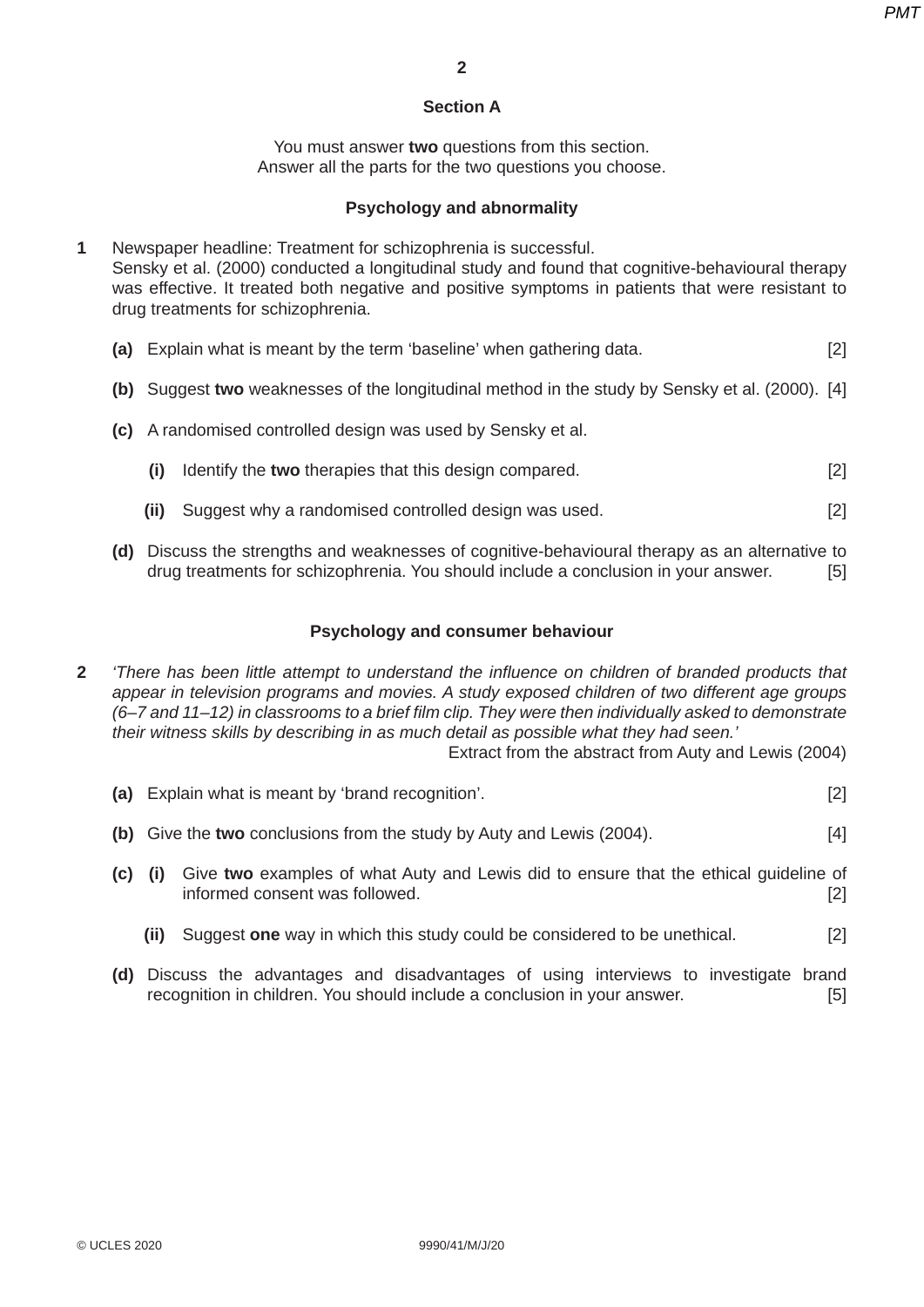## **Psychology and health**

**3 The Wong-Baker faces pain rating scale for children.** 



**Fig. 3.1**

- **(a)** Explain how the Wong-Baker scale is used to measure pain in children. [2]
- **(b) (i)** Explain how the test-retest reliability of this scale could be tested. [2]
	- **(ii)** Suggest **one** reason why this scale might be less useful with older children than with younger children. [2]
- **(c)** Suggest **two** ways in which pain can be measured in children without using a pain rating scale. [4]
- **(d)** Discuss the advantages and disadvantages of having pain measures specifically for use with children. You should include a conclusion in your answer. [5]

#### **Psychology and organisations**

**4** Wedley and Field (1984) proposed that the decision-making process of any group can be improved using a pre-decision support system. Their model of the pre-decision process begins with the manager answering situational questions. Examples of these questions and how they could be answered appear in Table 4.1.

| Question number   Questions |                                             | <b>Your answers</b> |
|-----------------------------|---------------------------------------------|---------------------|
|                             | Is quality required?                        | Yes <del>No</del>   |
|                             | Have you sufficient information?            | Yes No              |
| 3                           | Is the problem structured?                  | Yes No              |
| 4                           | Is acceptance important?                    | Yes No              |
| 5                           | Would your autocratic decision be accepted? | Yes No              |

| Table |  |
|-------|--|
|-------|--|

- **(a)** Explain what is meant by the term 'pre-decision support system'. [2]
- **(b) (i)** Identify the type of questions used to gather the data in Table 4.1. [1]
	- **(ii)** Identify the type of data gathered in Table 4.1. *II*  $\begin{bmatrix} 1 \end{bmatrix}$
	- **(iii)** Suggest **one** disadvantage of this type of data, using an example from Table 4.1. [2]
- **(c)** Suggest **two** ways in which any decision support system can improve managerial effectiveness. [4]
- **(d)** Discuss the advantages and disadvantages of gathering data from managers and workers about decision-making in their organisation. You should include a conclusion in your answer. [5]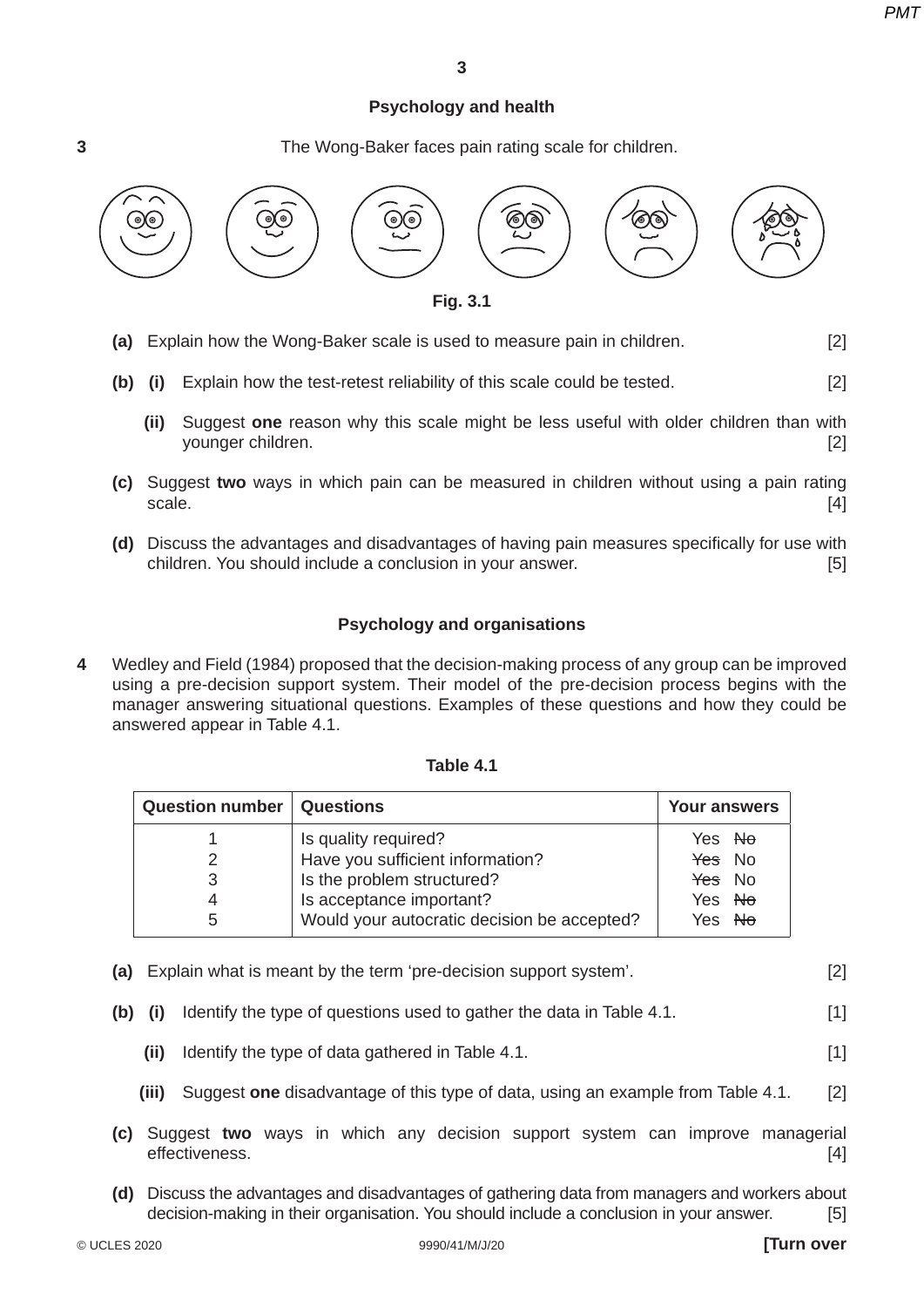## **Section B**

You must answer **one** question from this section.

## **Psychology and abnormality**

- **5 (a)** Design a study to investigate which type of phobia the general public think is the **most**   ${\sf common}.$  [10]
	- **(b)** Explain the psychological and methodological evidence on which your study is based. [8]

## **Psychology and consumer behaviour**

- **6 (a)** Design a study using a questionnaire to investigate whether people prefer a customer-focused approach or a product-focused approach when buying a new car. [10]
	- **(b)** Explain the psychological and methodological evidence on which your study is based. [8]

## **Psychology and health**

- **7 (a)** Design a study using an interview to investigate what the students in a school understand by the terms 'acute pain' and 'chronic pain'. [10]
	- **(b)** Explain the psychological and methodological evidence on which your study is based. [8]

## **Psychology and organisations**

- **8 (a)** Design a study using observations to investigate which followership type is the **most** common in an organisation producing toys. [10]
	- **(b)** Explain the psychological and methodological evidence on which your study is based. [8]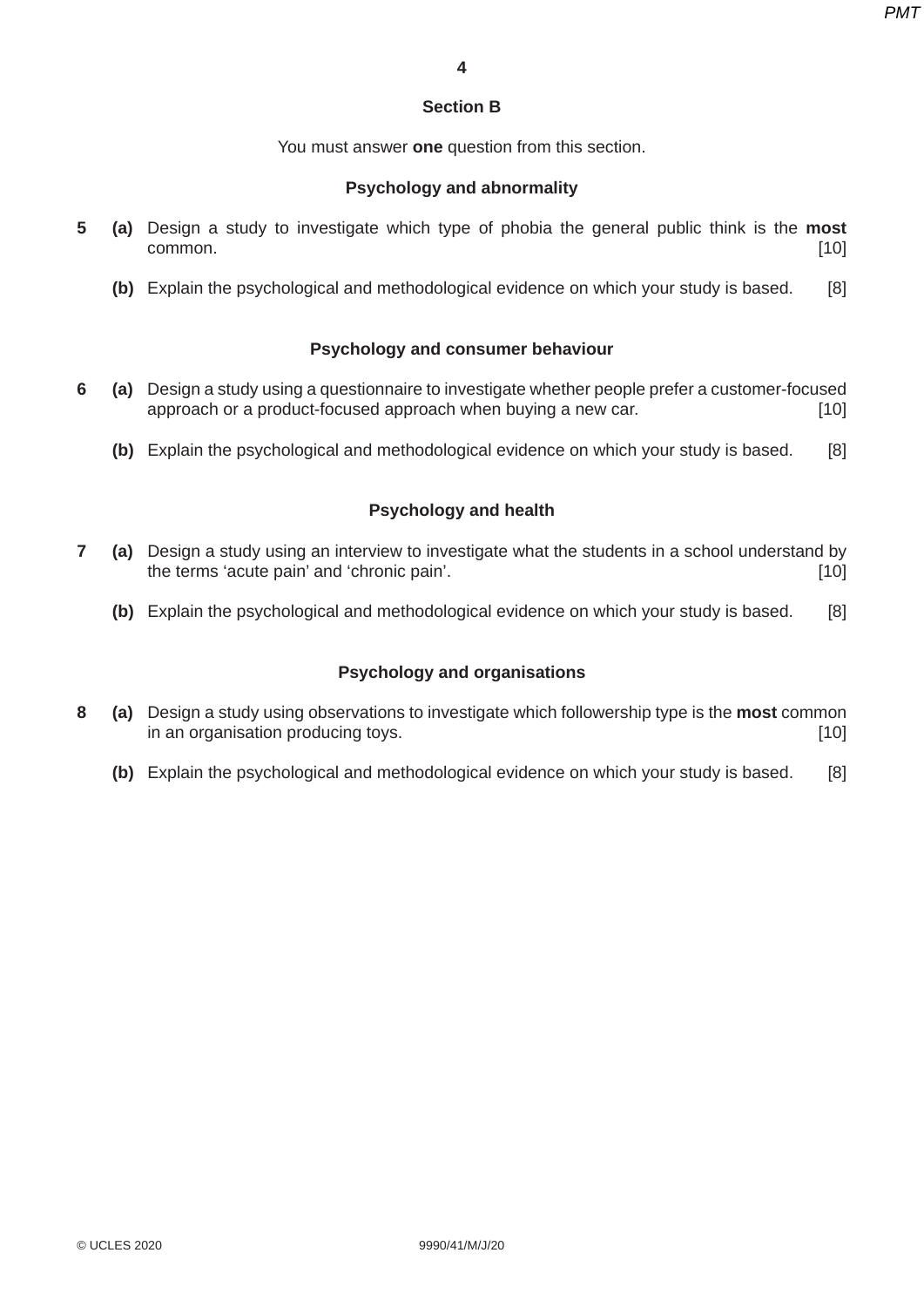## **Section C**

You must answer **one** question from this section.

## **Psychology and abnormality**

**9** *'Symptom assessment of schizophrenia using virtual reality will one day remove the need for a doctor.'*

 To what extent do you agree with this statement? Use examples of research you have studied to support your answer. **[12]** Support your answer.

## **Psychology and consumer behaviour**

**10** *'The theory of planned behaviour: if you plan to buy and you intend to buy, you definitely will buy.'*

 To what extent do you agree with this statement? Use examples of research you have studied to support your answer. [12] support your answer.

#### **Psychology and health**

**11** *'Health promotion strategies developed in one country, such as those in the five-city project (Farquhar et al., 1985), can never generalise to other countries.'*

 To what extent do you agree with this statement? Use examples of research you have studied to support your answer. [12] support your answer.

#### **Psychology and organisations**

**12** *'Errors in group decision-making are always due to the cognitive limitations of an individual rather than to being part of a groupthink situation.'*

 To what extent do you agree with this statement? Use examples of research you have studied to support your answer. [12]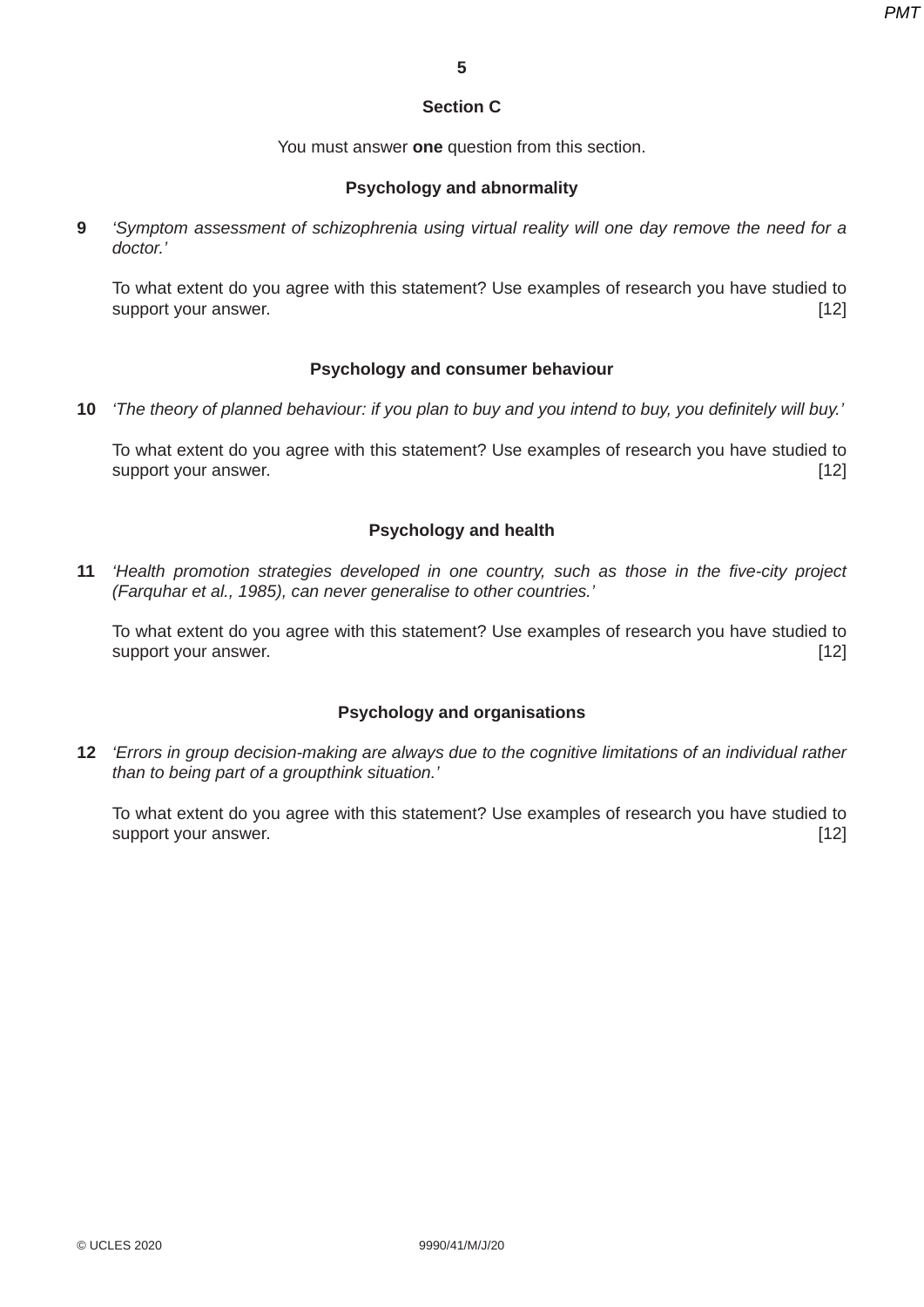## $6\phantom{a}$

#### **BLANK PAGE**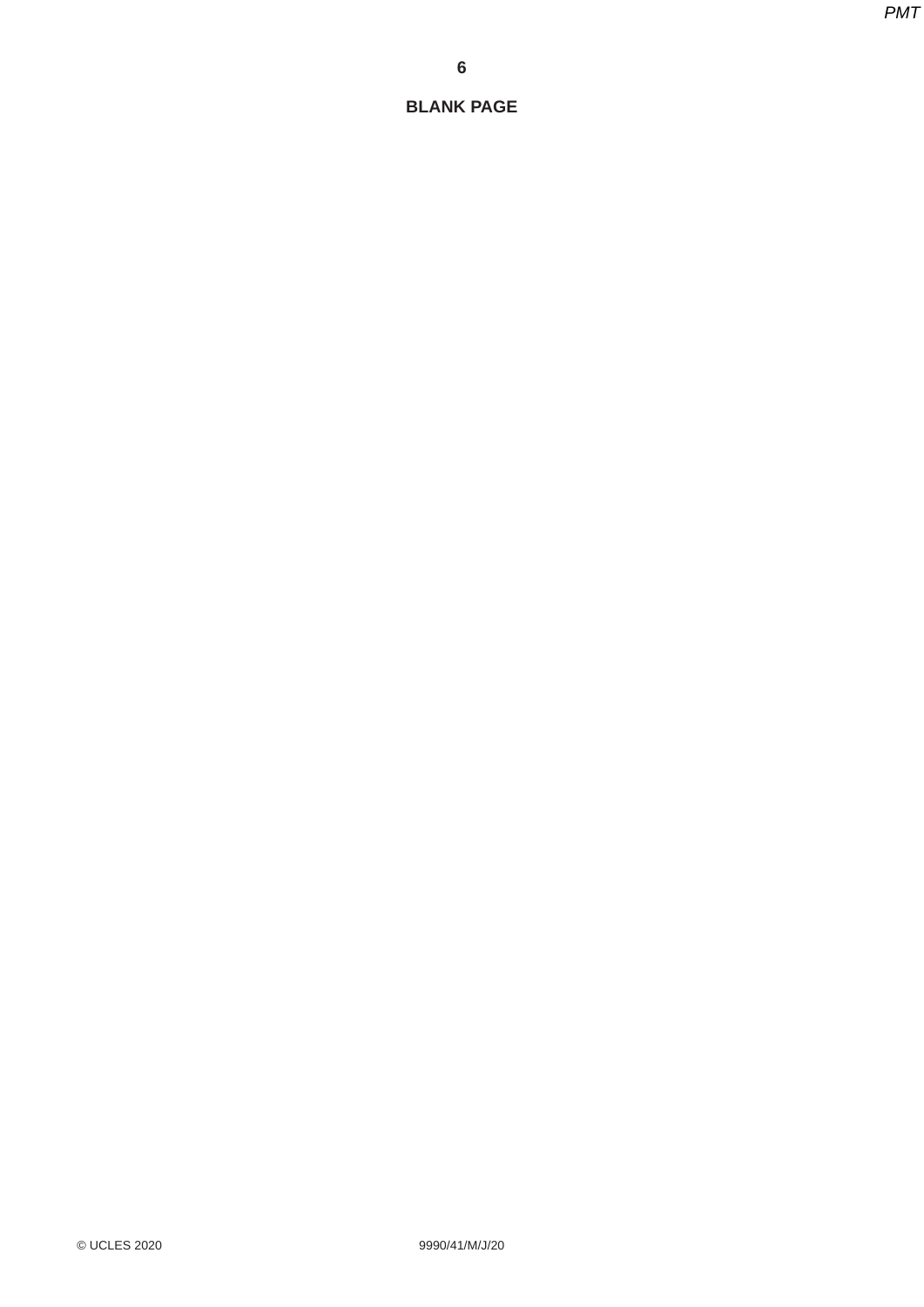### **BLANK PAGE**